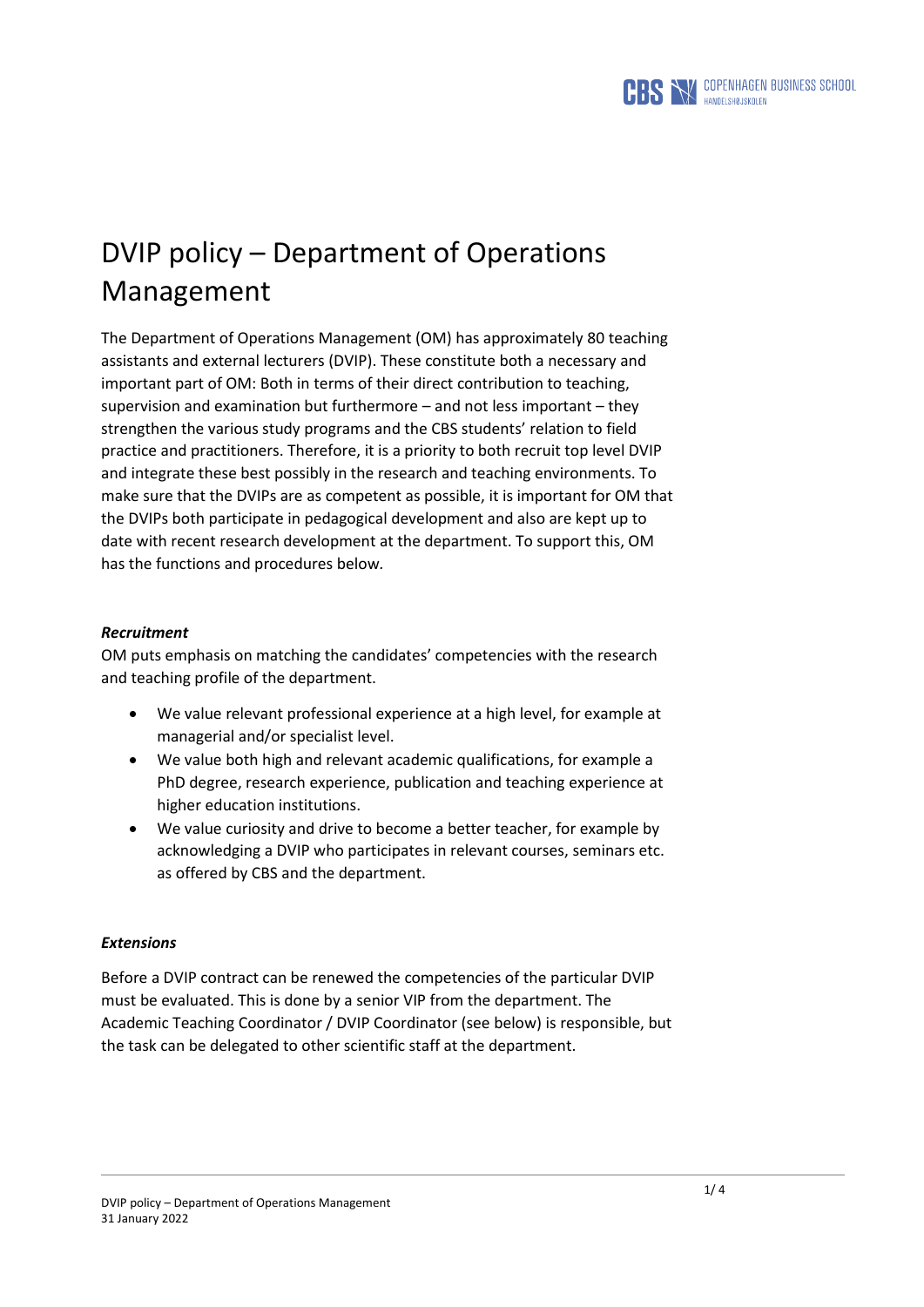

## *Points of contact*

All teaching activities at OM is coordinated by the Teaching Coordination Committee, which supports the development of the strategic teaching goals of the department and CBS. This committee also discusses educational issues, including staffing, prioritization and development of the teaching portfolio at the department. As part of the committee, OM has appointed a senior scholar as Academic Teaching Coordinator / DVIP Coordinator. This coordinator is the formal contact point for all DVIPs at the department. However, the daily contact can be delegated to other scientific staff at the department, e.g. the relevant course coordinator at the department who then serves as "buddy" for the DVIP in terms of academic support in relation to teaching, supervision etc. Furthermore, the department administration also has dedicated personnel to support the DVIPs and answer relevant questions. In total, the individual DVIP has three points of contact: The Academic Teaching Coordinator / DVIP Coordinator, the relevant course coordinator and the administration.

#### *Collaboration between VIPs and DVIPs*

The department encourages collaboration between VIP and DVIP in for example coteaching sessions and book projects. All DVIPs must participate in all teachers' meetings led by the course responsible VIP. OM offers to the extent possible dropin desk spaces for DVIPs.

#### *Coordination between department and study program*

The Head of Department and the Academic Teaching Coordinator / DVIP Coordinator hold recurring meetings with the Program Directors and Line Coordinators at the department, where the integration of DVIPs is discussed. Both the Head of Department and the Academic Teaching Coordinator / DVIP Coordinator are born members in the departmental Teaching Committee, where among other things, the integration and status of DVIPs are discussed frequently. The dedicated administration support is also a born member of the Teaching Committee.

#### *Quality assurance and pedagogical development*

Newly recruited DVIPs must attend the two-day course "Learning to teach" offered by CBS' Teaching and Learning unit. DVIPs who supervise master's theses (see below) are required to attend a course on supervision. Furthermore, a number of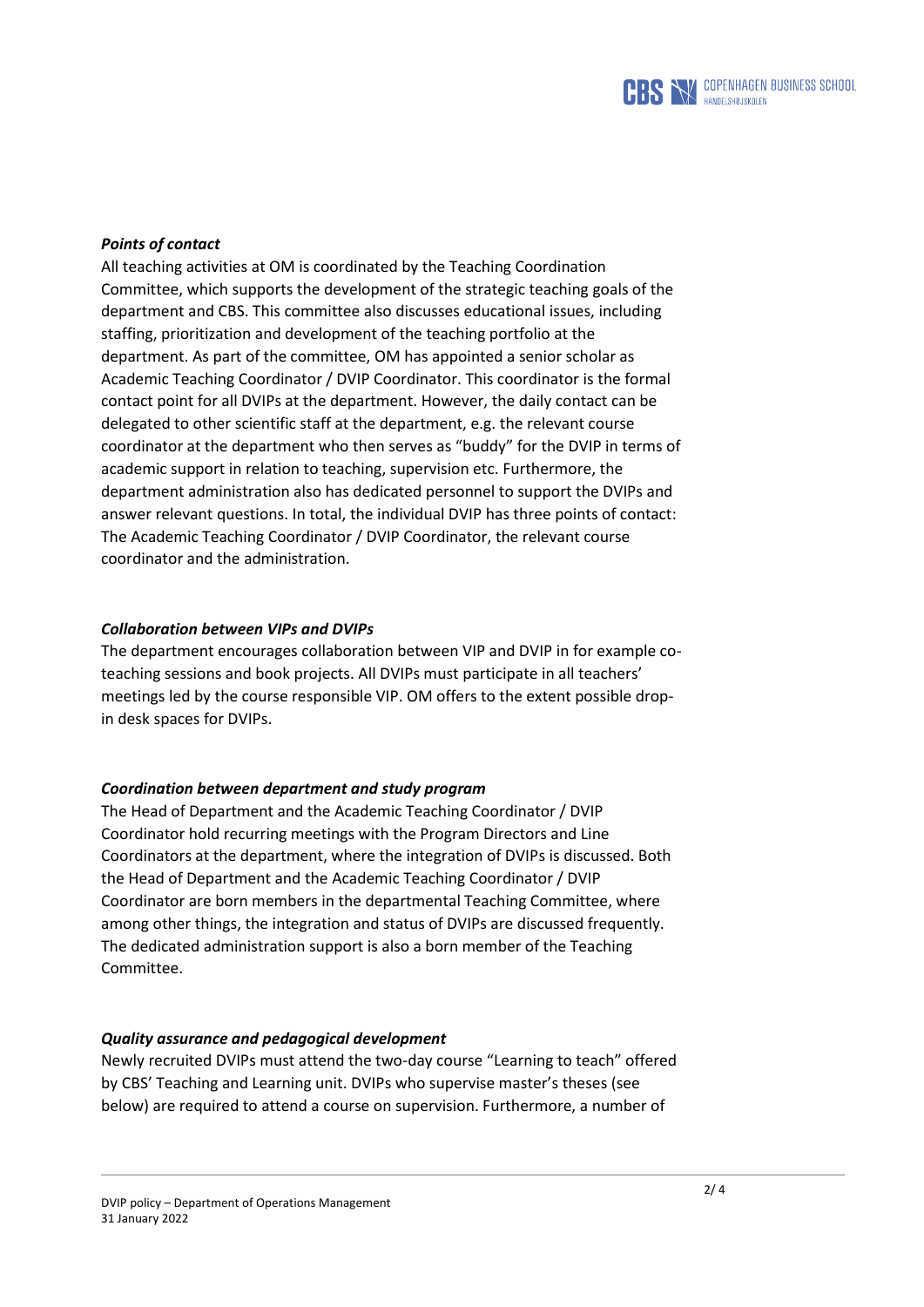

non-mandatory pedagogical courses and webinars are available, and OM DVIPs are encouraged to attend these.

The department urges DVIPs to seek out and participate in relevant seminars and webinars offered by Teaching & Learning and provides them regularly with information about such seminars and webinars. Furthermore, DVIPs will be invited to relevant and dedicated workshops hosted either by the Department of Operations Management alone or co-hosted with other departments across CBS.

Every semester the Head of Department and the Academic Teaching Coordinator / DVIP Coordinator discuss the formal course evaluation for all DVIPs. The Academic Teaching Coordinator then has dialogues with the particular course coordinators about the evaluations and then there is a follow-up conversation with DVIPs. Any DVIPs with unsatisfactory evaluations will be offered supervision.

Every third year the Academic Teaching Coordinator ensures that competence development dialogues (Mini-MUS) with the permanent external lecturer are conducted. Part of this dialogue will be based on a short DVIP-written report on how they ensure to stay academically updated (i.e. participation in teachers' meetings, seminars, workshops, lectures, articles, media etc.). Based on this dialogue the Academic Teaching Coordinator will assess whether it is necessary to call for status meetings and follow-up.

#### *Thesis supervision*

Based on academic qualifications, external lecturers are allowed to supervise master's theses if they are approved to do so by the Academic Teaching Coordinator / DVIP Coordinator and the course responsible for the master's theses at the relevant study program. DVIPs who supervise master's theses can seek advice on theory and methodology with the relevant VIP coordinator or buddy, subsequently the Academic Teaching Coordinator / DVIP Coordinator.

If an external lecturer wishes to supervise a master's thesis from a program led by another department, he or she must apply for approval in advance by sending a request to the Academic Teaching Coordinator. Bachelor project supervisors are approved by the course coordinator at the relevant program.